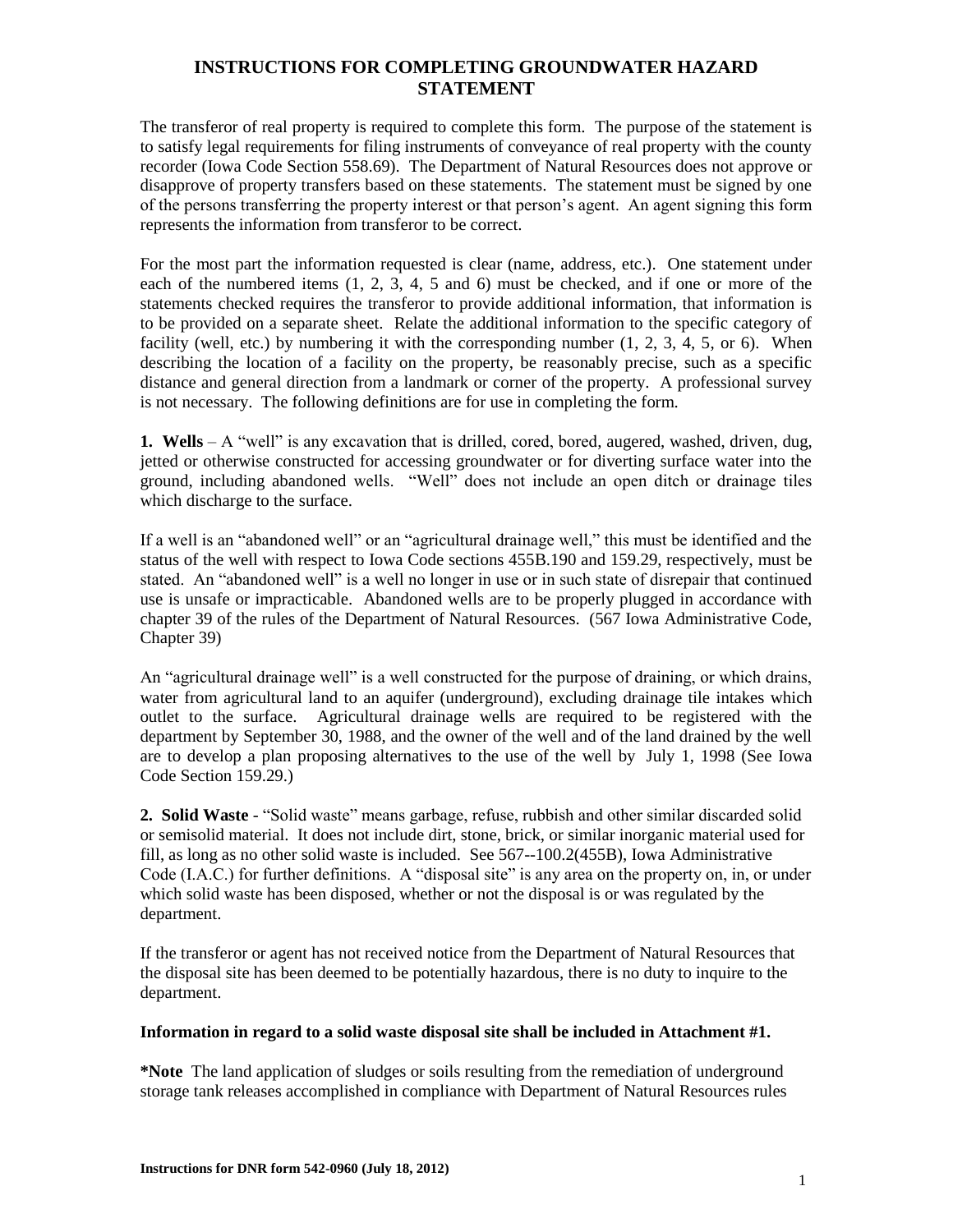# **INSTRUCTIONS FOR COMPLETING GROUNDWATER HAZARD STATEMENT**

without a permit is not required to be reported as the disposal of solid waste or hazardous waste. (See Iowa Code Section 558.69)

**3. Hazardous Wastes** - "Hazardous waste" is defined in Iowa Code section 455B.411, 567— 141.2 (455B), I.A.C., and federal regulations referenced therein. It is generally defined as waste that poses a threat to human health or the environment. It includes wastes which are ignitable, corrosive, toxic, explosive, violently reactive, or specifically listed as hazardous in the Code of Federal Regulations (40 CFR 261). EXCLUDED are household wastes, agricultural wastes returned to the soil as fertilizers or soil conditioners, agricultural chemicals applied or disposed of by a farmer in accordance with the manufacturer's instructions, triple-rinsed agricultural chemical containers disposed of by farmers (where the rinsate is used as makeup water in the tankmix and applied at appropriate rates), and other specific materials. Persons are legally required to be aware of hazardous waste laws.

### **Information in regard to a hazardous waste disposal site shall be included in Attachment #1.**

**4. Underground Storage Tanks** - "Underground storage tank" means one or a combination of tanks, including underground piping connected to the tanks, used to contain an accumulation of regulated substances, and the volume of which is 10 percent or more beneath the surface of the ground. "Regulated substances" include petroleum products and hazardous or toxic materials identified in 567--135.2(455B), I.A.C. Underground storage tank does not include:

- a. Farm or residential tanks of 1,100 gallons or less capacity used for storing motor fuel for noncommercial purposes. But See 455B.473(4))
- b. Tanks used for storing heating oil for consumptive use on the premises where stored.
- c. Residential septic tanks.
- d. Pipeline facilities regulated by state or federal law.
- e. A surface impoundment, pit pond, or lagoon.
- f. A storm water or wastewater collection system.
- g. A flow-through process tank.
- h. A liquid trap or associated gathering lines directly related to oil or gas production and gathering operations.
- i. A tank in an underground area such as a basement or mine, if the tank is on or above the surface of the floor.
- j. Pipes connected to the above exclusions.

"Tank type" means the material of construction (steel, fiberglass reinforced plastic [FRP], or other [specify]), and any internal or external protection such as a protective coating or wrapping, or cathodic protection. Identify the capacity in gallons and the substance stored in each tank.

**5. Private Burial Sites** - "Private Burial Site" means one or more graves containing human remains. For each site the transferor shall state the location of the site. For each decedent buried on the property the transferor shall state all known identifying information of that decedent including name, date of death, and date of birth.